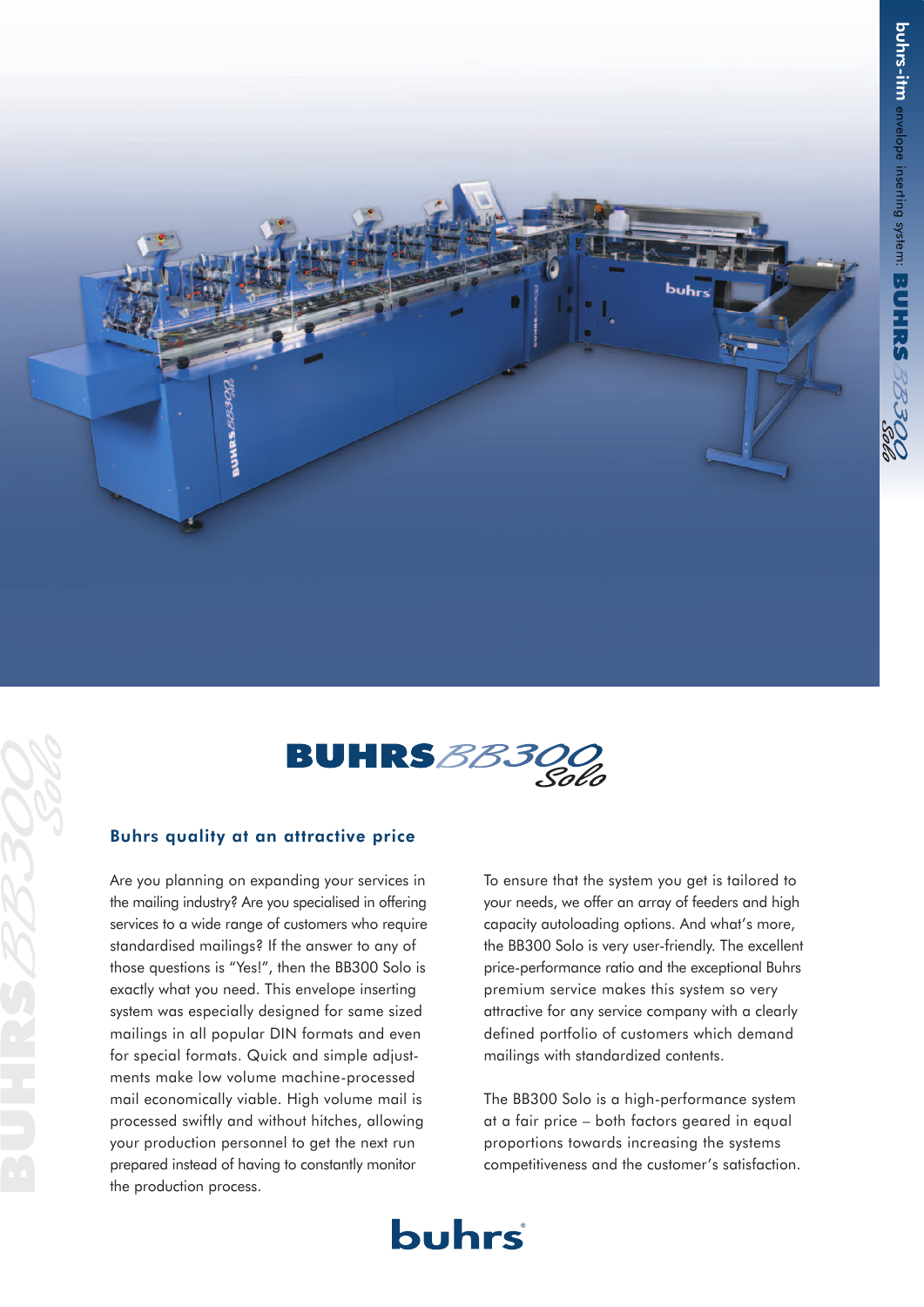





## The right decision - for sure

One thing the BB300 Solo has going for itself is the robust, tried and approved design. The system can easily be upgraded with various automated manual process steps and additional insert feeders. If you have discovered a market niche that's just right for you or have an especially attractive one-off project coming your way – the BB300 Solo with its quick and simple adjustment routines will allow you to efficiently deal with all jobs. As an option, the BB300 Solo comes with a two year warranty or a guaranteed 20 million insertions. With the additional warranty period, a Buhrs technician will visit twice a year to carry out a preventative maintenance routine.

If you decide later that you need a more flexible system which can support the production of invoices or can selectively feed inserts? If you decide on the need to upgrade to a complete modular Buhrs envelope inserting system within the first two years of operation, we will accept your well serviced and maintained BB300 Solo as trade-in at very favourable conditions. Together with the long warranty periods, this option makes sure that you are always protecting your investment. Buhrs is a reliable partner interested in advancing your business development with words and deeds.

## What the BB300 Solo can do for you

The BB300 Solo has a robust mechanical design and built-in user-friendliness. Our skilled employees need only a single day to get the system up and running at your facility. The "open architecture" of the equipment will help you to use the equipment efficiently in no time at all. And your in-house technicians will quickly come to terms on how to service the system. And what's more: The total cost of ownership (TCO) of the BB300 Solo is very low!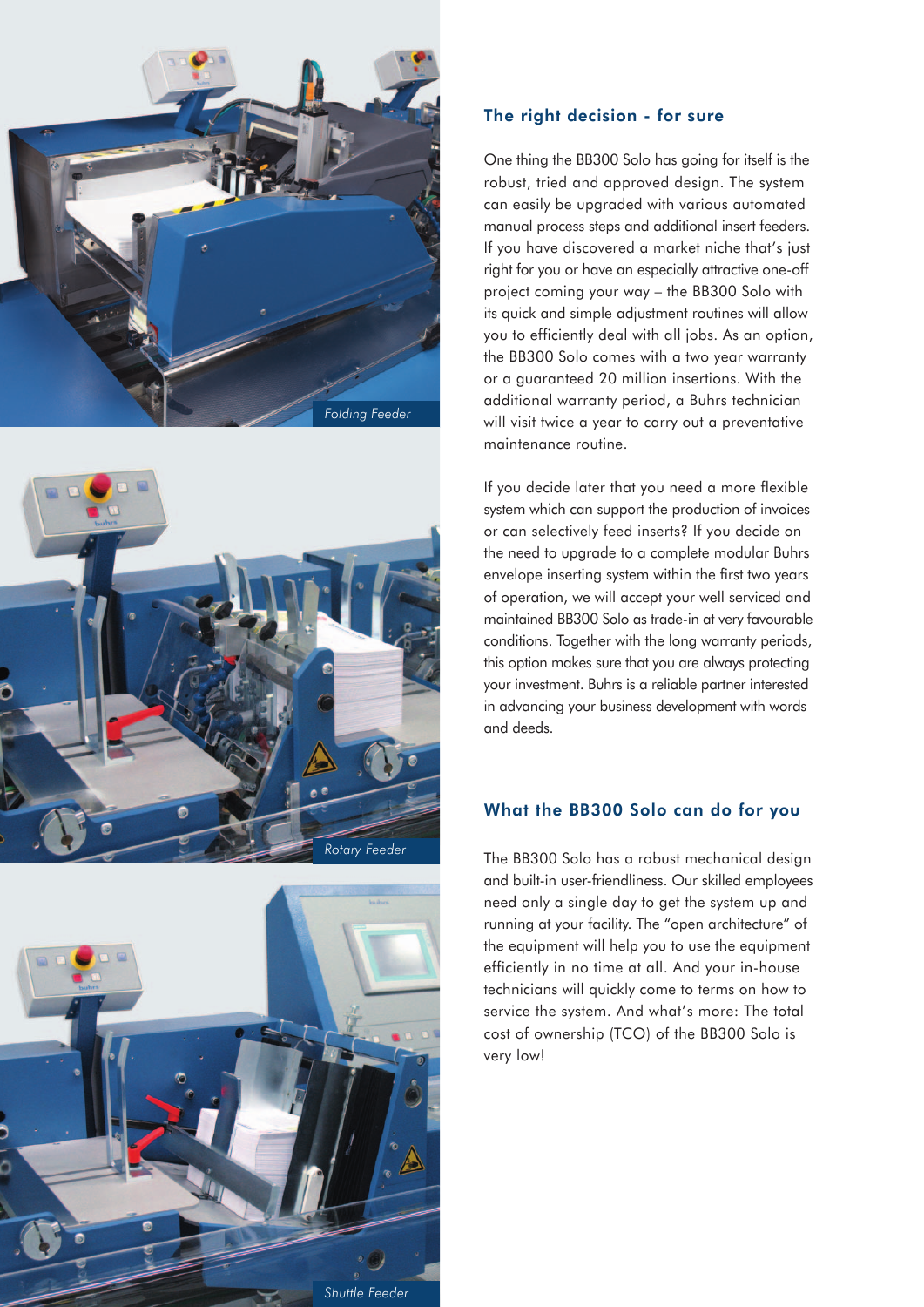### Feeders

The feeders listed below can be added to the BB300 Solo in any order:

- Folding feeder
- Vacuum/Friction feeder
- Rotary feeder
- Shuttle feeder

And if needed, these feeders can be moved and used with any other envelope inserting system of the Buhrs BB300 Series.

# The BB300 Solo at a glance

The BB300 Solo stands out with its robust design, user-friendliness and fair price. The system will have you prepared to meet the demands of each and every standard application, thus giving you ease of mind when accepting an order from your customer. Other advantages are:

- High net output: The intelligent handling of missed or double sheets optimises the effective output – increasing the productivity per employee.
- Intelligent Control System for fault minimisation
- Large format variety with numerous possible applications
- Extensive warranty

# Double savings with the additional warranty period for the BB300 Solo

The standard warranty period is one year or 10 million insertions, but the BB300 Solo can be purchased with an extended warranty period of two years or 20 million insertions. Within the additional warranty period, Buhrs will send expert technicians twice a year for an inspection and preventative maintenance routine. In addition, Buhrs will deliver and install spare parts (not included are wear parts and respective maintenance).



### Your advantages

- For a period of two years, you can rely on low calculable costs.
- Your equipment will be regularly serviced, which prevents downtimes and ensures long-term protection of your investment.
- A Buhrs technician will regularly visit your production facility and will take the time needed to answer any questions your employees have concerning operation and maintenance of the equipment.

Do not hesitate to contact us if you need further information or if you would like to take us up on this offer.